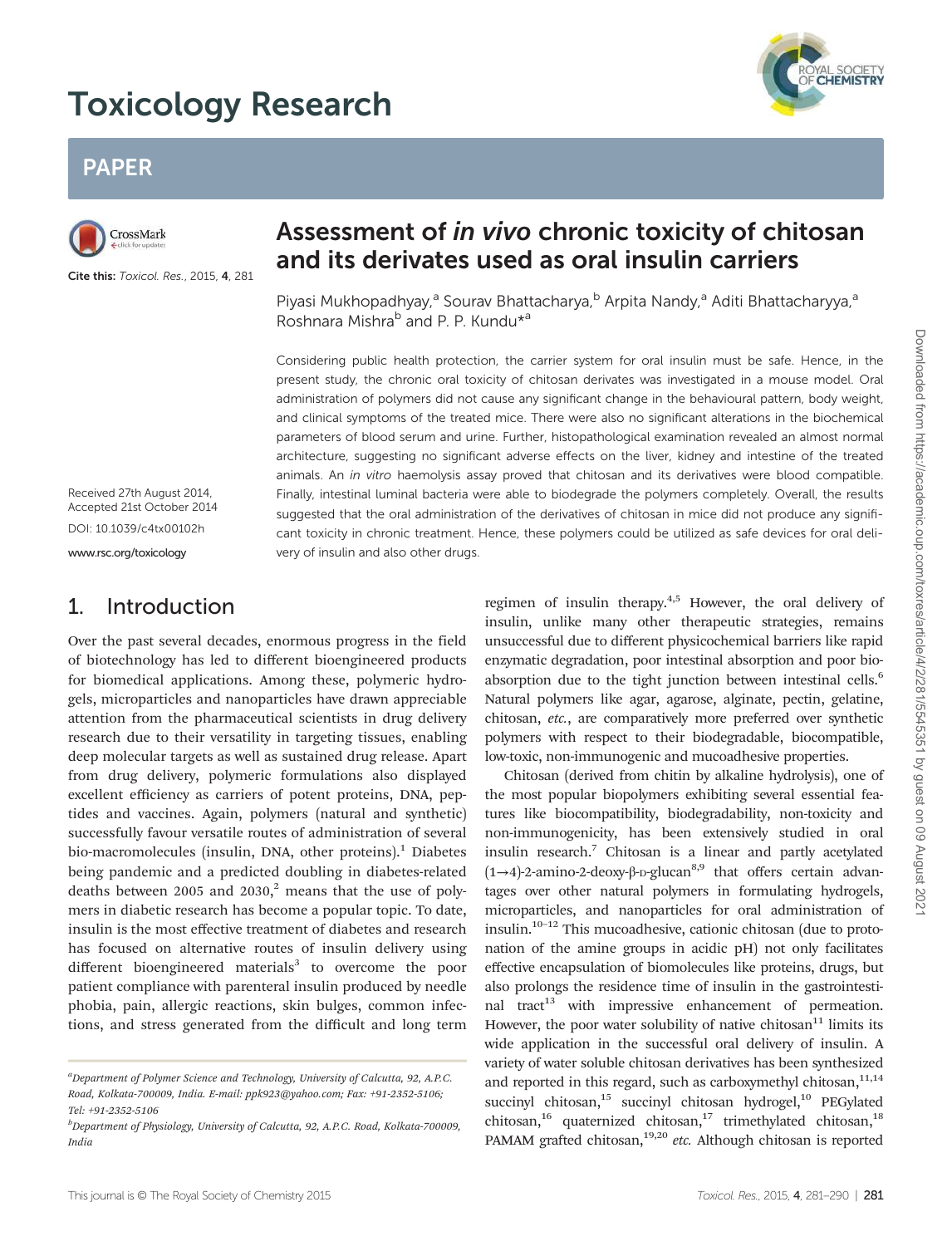to be non-toxic, the *in vivo* toxicity assay demonstrated that the LD50 of chitosan is 16 g kg−<sup>1</sup> in mice. Assessment of the toxicity of these modified polymers after peroral treatment is essential as they are used as insulin carriers for animals. Acute toxicity studies of these chitosan derivates have been carried out previously with an *in vivo* model to conclude safety measures.<sup>10,21</sup> However, diabetic patients demand a long-term regimen of insulin therapy, so chronic toxicity must be evaluated in detail.

In the present investigation, we have carried out a chronic toxicity study of modified chitosan molecules used in oral insulin delivery in order to get an idea about the safety of the products as shown in Fig. 1. It is reported that oral insulin is absorbed from the intestinal lumen and is generally transported *via* the hepato-portal circulation,<sup>22</sup> for which reason we have tested the functional properties of liver and kidney. A pathohistological analysis was also conducted to visualize the structural stability of the respective tissues after oral administration of the polymeric products. A haemolytic assay was performed to test the blood compatibility of the modified chitosan molecules after peroral treatment with the chitosan derivates. Finally, a biodegradation study was conducted with intestinal luminal bacteria to establish the fact that all chitosan derivates that are used as a device for oral insulin delivery, are naturally degradable within the animal system without being accumulated and generating no toxicity in the body.

### 2. Materials and methods

#### 2.1. Materials

Chitosan (MW 365 kDa, degree of deacetylation (DDA) 86%) was obtained from Himedia, India. Low molecular weight



Fig. 1 Chronic toxicity study with modified chitosan materials used as oral insulin carriers.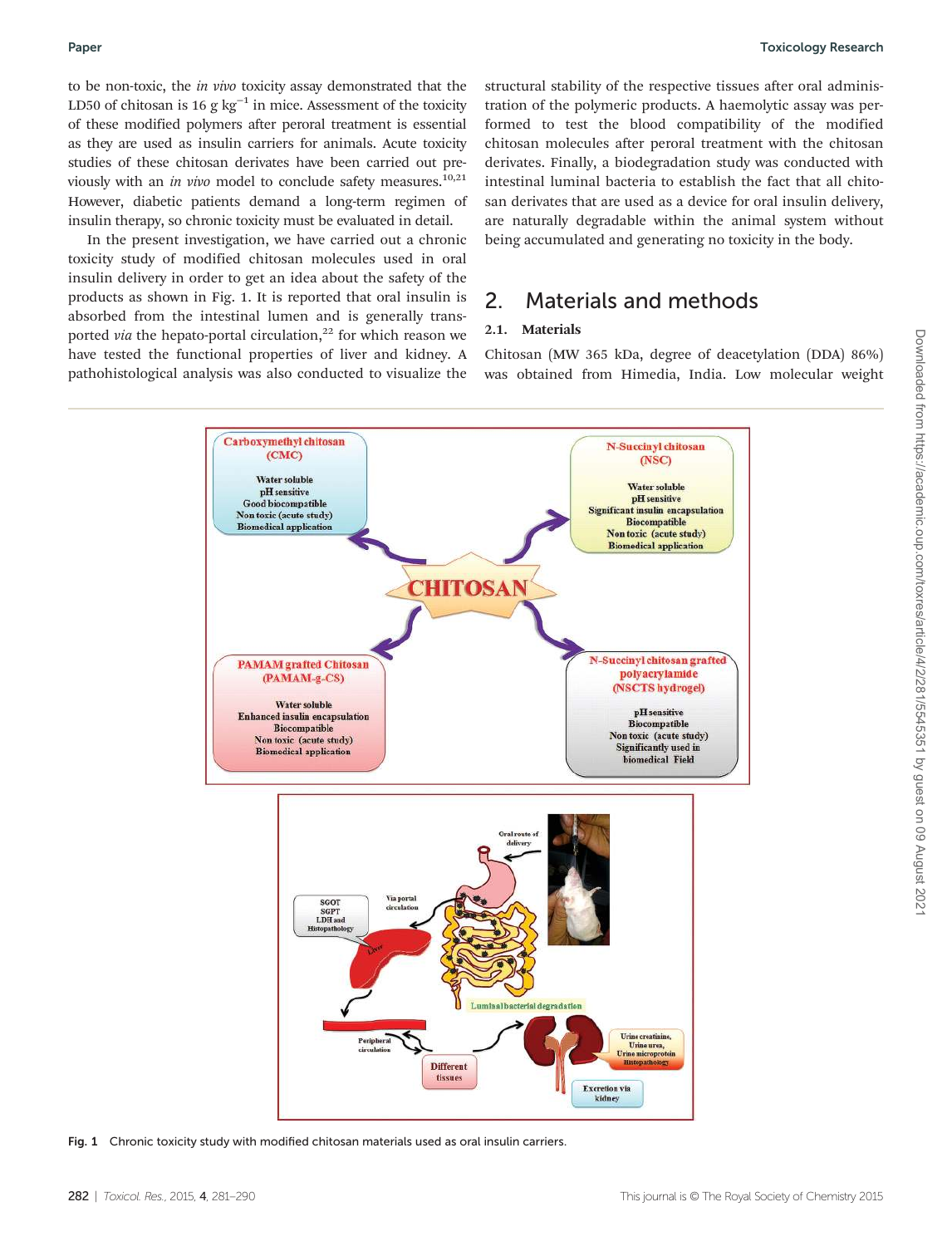chitosan (65 kDa, DDA 82%) was prepared using high molecular weight chitosan in the process of oxidative degradation with sodium nitrite (Merck, India) at room temperature according to our previous investigation.<sup>12</sup> A low molecular weight chitosan (65 kDa, DDA 82%) has been used in the study. The molecular weight and degree of deacetylation (DDA) of chitosan were determined using gel permeation chromatography (Waters RI detector, PC2 separation module, using empower 2 software against PEG standard (sigma) calibration curve) and potentiometric titration method.<sup>23,24</sup> Monochloroacetic acid, isopropanol, succinic anhydride, dimethyl sulphoxide (DMSO), ammonium persulfate (APS) were purchased from Sisco Research Laboratories (SRL), India. Acrylamide (AA), methyl acrylate (MA), methylenebisacrylamide (MBA), haematoxylin, eosin, paraffin wax and a creatinine merckotest kit were obtained from Merck (India). A serum glutamate pyruvate transaminase (SGPT) ALAT(GPT)-LS kit and serum glutamate oxaloacetate transaminase (SGOT) AST(GOT)-LS kit were purchased from Piramal Health care Limited, Mumbai, India. A lactate dehydrogenase LDH (P-L) kit and microprotein kit were obtained from Crest biosystems, Goa, India. Multistix reagent strips were used for urine biochemical parameter analysis. All other reagents were of analytical grade and were used directly without further modification.

The carboxymethyl chitosan (CMC) was prepared following the previous report<sup>14</sup> with slight modifications. The *N*-succinyl chitosan (NSC) was prepared as per previous report $15$  and *N*-succinyl chitosan grafted polyacrylamide hydrogel (NSCTS hydrogel) was prepared as per our previous study.<sup>10</sup> The PAMAM grafted chitosan (PAMAM-*g*-CS) was prepared as per our previous investigation.<sup>25</sup>

#### 2.2. Animals

Male Swiss albino mice  $(26 \pm 2 \text{ g})$ ,  $(M/s$  Chakraborty Enterprise, Calcutta, India) were housed under a controlled environment (room temperature: 23  $\pm$  2 °C, relative humidity: 60  $\pm$ 5%, 12 h day/night cycles) with a balanced diet and water *ad libitum*. All the animal experiments were approved by the animal ethical committee, Department of Physiology, University of Calcutta, in accordance with the guidelines of the committee for the purpose of control and supervision of experiments on animals (CPCSEA Ref no: 820/04/ac/CPCSEA dated 06.08.2004), Government of India.

#### 2.3. Haemolytic assay

An *in vitro* haemolytic assay is considered to be a simple as well as reliable way of measuring blood compatibility of the prepared materials for safe biomedical applications. $^{24}$  Furthermore, *in vivo* applications of these polymeric biomaterials will be desirable after investigating the percentage of *in vitro* haemolysis. In this study, we have compared the percentage of haemolysis for different chitosan derivates used for oral insulin delivery in our previous studies. $10^{-12}$  Polymeric samples were dissolved in isotonic phosphate buffer solution (pH 7.4). A set of ten centrifuge tubes was arranged containing respectively 5 ml graded concentrations of different polymeric

 $(0.1, 0.25, 0.5, 1, 5, 10, 20$  and mg ml<sup>-1</sup>) in the first eight tubes and the remaining two containing only isotonic phosphate buffer solution (pH 7.4). A haemoglobin suspension (0.5 ml) was added to each of the tubes and mixed gently. Then, the tubes with the polymer samples were incubated at 54 °C for 20 min in a regulated water bath. One of the two tubes containing haemoglobin suspension in isotonic phosphate buffer (pH 7.4) (without polymer) was incubated at 54  $\degree$ C for 20 minutes and considered as heat control. Whereas the other tube was kept at room temperature and considered to be the normal control. Afterwards, all tubes were centrifuged at 2000 rpm for 3 min and the absorbance (optical density) of the supernatants was recorded at 540 nm using a UV-vis spectrophotometer (OPTIGEN POP BIO, Mecasys Co. Ltd., Korea). The percentage of haemolysis was calculated using the following formula:

% of Haemolysis = 
$$
\frac{OD3 - OD1}{OD2 - OD1}
$$
 (1)

where OD1 = absorbance of normal control (unheated haemoglobin suspension in PBS), OD2 = absorbance of heat control (heated haemoglobin suspension in PBS) and OD3 = absorbance of heat-treated test samples (heated polymeric solutions in PBS with haemoglobin suspension).

#### 2.4. Chronic toxicity assay of chitosan and its derivates in in vivo models

Chronic toxicity studies were carried out with chitosan and modified chitosan materials after peroral treatment at a dose of 30 mg kg−<sup>1</sup> bw per day in Swiss albino mice. Experimental animals were divided into the following seven groups  $(n = 6)$ . Group I (control): only 0.5 ml of 0.9% saline perorally, group II: chitosan (CS) (30 mg kg−<sup>1</sup> bw per day) orally, group III: carboxymethyl chitosan (CMC) (30 mg kg<sup>-1</sup> bw per day) orally, group IV: *N*-succinyl chitosan (NSC) (30 mg kg<sup>-1</sup> bw per day) orally, group V: *N*-succinyl chitosan grafted polyacrylamide hydrogel (NSCTS hydrogel) (30 mg kg−<sup>1</sup> bw per day) orally and group VI: PAMAM grafted chitosan (PAMAM-*g*-CS) (30 mg kg−<sup>1</sup> bw per day) orally, group VII: polyethylenimine (PEI) orally (30 mg kg−<sup>1</sup> bw per day) as toxic control. The body weight and several behavioural parameters were grossly observed at 7 day intervals in all mice groups under the chronic study. The urine samples were collected after 30 days and the animals were anesthetized to collect blood from the retro-orbital vein. The sera were separated and stored at −20 °C for the assessment of different biochemical parameters.

2.4.1. Liver function test. Serum was used to estimate the serum glutamate pyruvate transaminase (SGPT), serum glutamate oxaloacetate transaminase (SGOT) and lactate dehydrogenase activity (LDH) to analyse the liver function of the treated mice.

2.4.2. Nephrotoxicity test. Urine samples were analyzed for quantitative measurement of creatinine (serum and urine), microprotein and urea in urine to evaluate the nephrotoxicity of the biomaterial-treated animals. Again, urine samples were qualitatively analyzed for several biochemical parameters using the strip test.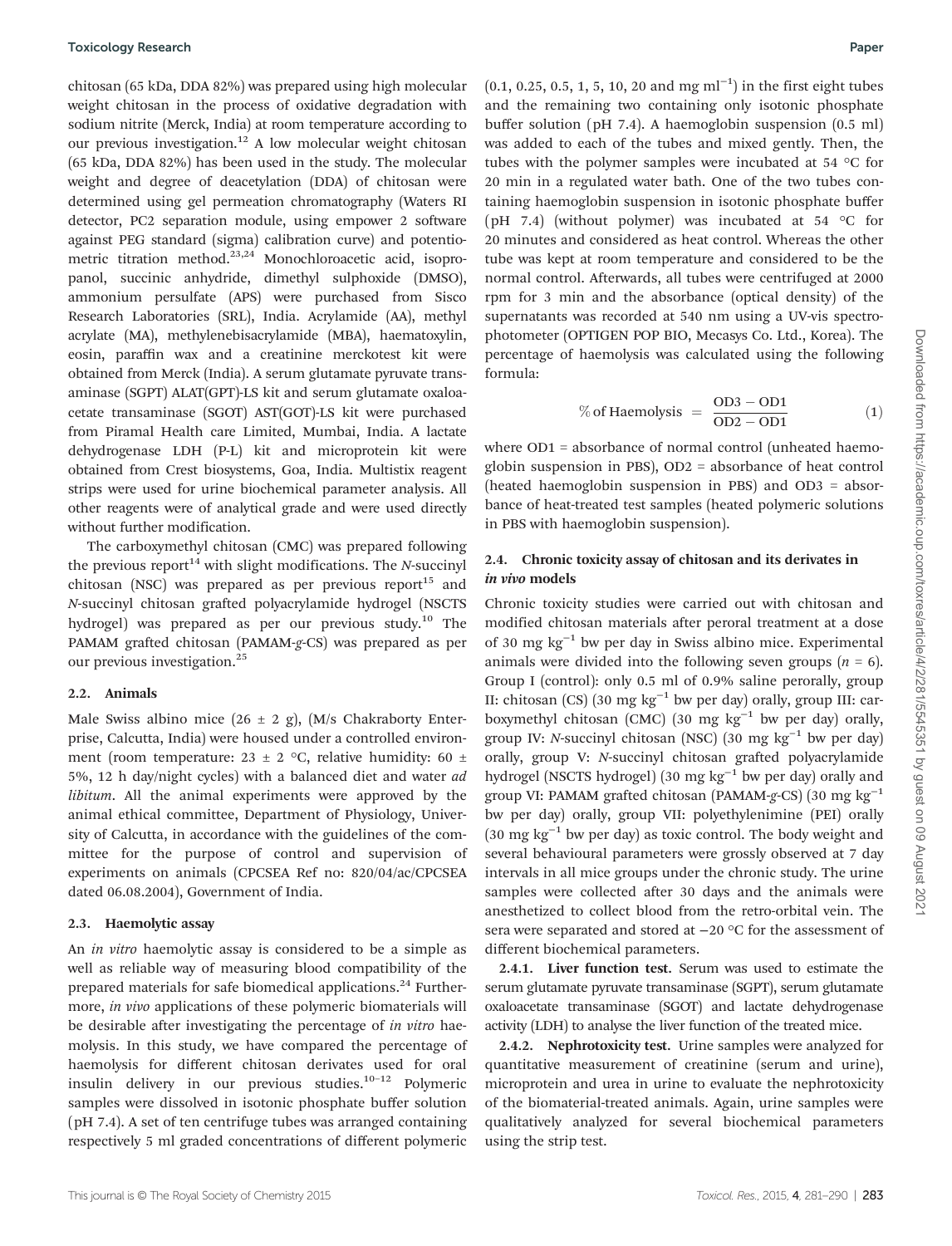2.4.3. Pathohistological analysis. After treatment, the animals were dissected to observe any damage that occurred to the internal organs. For the pathohistological diagnosis, liver, kidney and intestine were fixed in 10% phosphate buffered formalin, and tissue sections were stained with haematoxylin and eosin (H&E) and observed under the microscope.

#### 2.5. Biodegradation study of chitosan and its derivates

After successful delivery of insulin *via* the oral route, the polymeric carrier has to be biologically degraded in order to ensure safety. The large intestinal luminal content of the mice was collected to study the effect of luminal bacteria on the biodegradation of the polymers, which have been prepared as potential oral carriers of insulin. The content was serially diluted and the mixed microbial population was traced using the agar plate streaking technique. They were grown together as a mixed microbial consortium in nutrient broth at 37 °C for 24 h. The logarithmic phase culture was aseptically transferred to sterilized vials and the crosslinked polymeric samples namely CS, CMC, NSC, NSCTS hydrogel and PAMAM-*g*-CS were carefully dipped into the cultures to ensure a contamination free transfer. Control experiments were also performed in parallel for each polymer with a medium, free of bacterial culture.

All samples were incubated at 37 °C and weight measurements for each polymer were done at 24 h intervals. Aseptic conditions were maintained during the entire process. Scanning electron microscopy (SEM) was also conducted in order to observe the biofilm formation during the biodegradation process.

#### 2.6. Statistical analysis

All results were expressed as mean  $\pm$  SE,  $n = 6$ . The significance level was determined by one-way ANOVA following Tukey's post hoc test.  $p < 0.05$  was considered as significant.

### 3. Results and discussion

#### 3.1. Haemolytic assay

*In vitro* evaluation of the blood compatibility of the modified chitosan molecules for oral insulin delivery is a prerequisite for further *in vivo* applications. The haemolytic assay is considered to be a simple and reliable way to measure the blood compatibility of prepared materials. In this study, we compared the percentage of haemolysis of the chitosan derivates such as CMC, NSC, NSCTS hydrogel and PAMAM-*g*-CS with varying concentrations ranging from 0.1–30 mg ml<sup>-1</sup> with native chitosan and PEI (25 kDa) which was used as a positive control. All these modified chitosan samples were used as oral insulin carriers in our previous investigations.<sup>10-12</sup> Fig. 2 demonstrates the percentage of haemolysis. It was noticed that slight haemolysis occurred in all cases of polymeric samples after 20 min of incubation at 54  $\degree$ C, although the percentage of haemolysis is negligible in comparison to that of PEI (25 kDa). Native chitosan and its derivates showed negligible heatinduced haemolysis (ranging from 2–5%), whereas PEI showed a significant haemolysis percentage for each concentration. So, it can be predicted that all chitosan derivates are safe and blood compatible.

#### 3.2. Liver function test

Oral insulin mimics the physiological fate of insulin within the body and diabetic patients need long-term treatment to get completely cured. During the passage through the oral route, major organs like liver and kidney can be affected by the polymers. So, the assessment of chronic toxicity after polymeric treatment must be evaluated in order to check the structural and functional stability of the organs. The liver is one of the most vital organs of the digestive system in vertebrates that plays a pivotal role in metabolism and has a number of functions in the body including glycogen storage, decomposition



Fig. 2 In vitro haemolysis assay of different polymers at the concentration range 0.1–30 mg ml<sup>-1</sup>.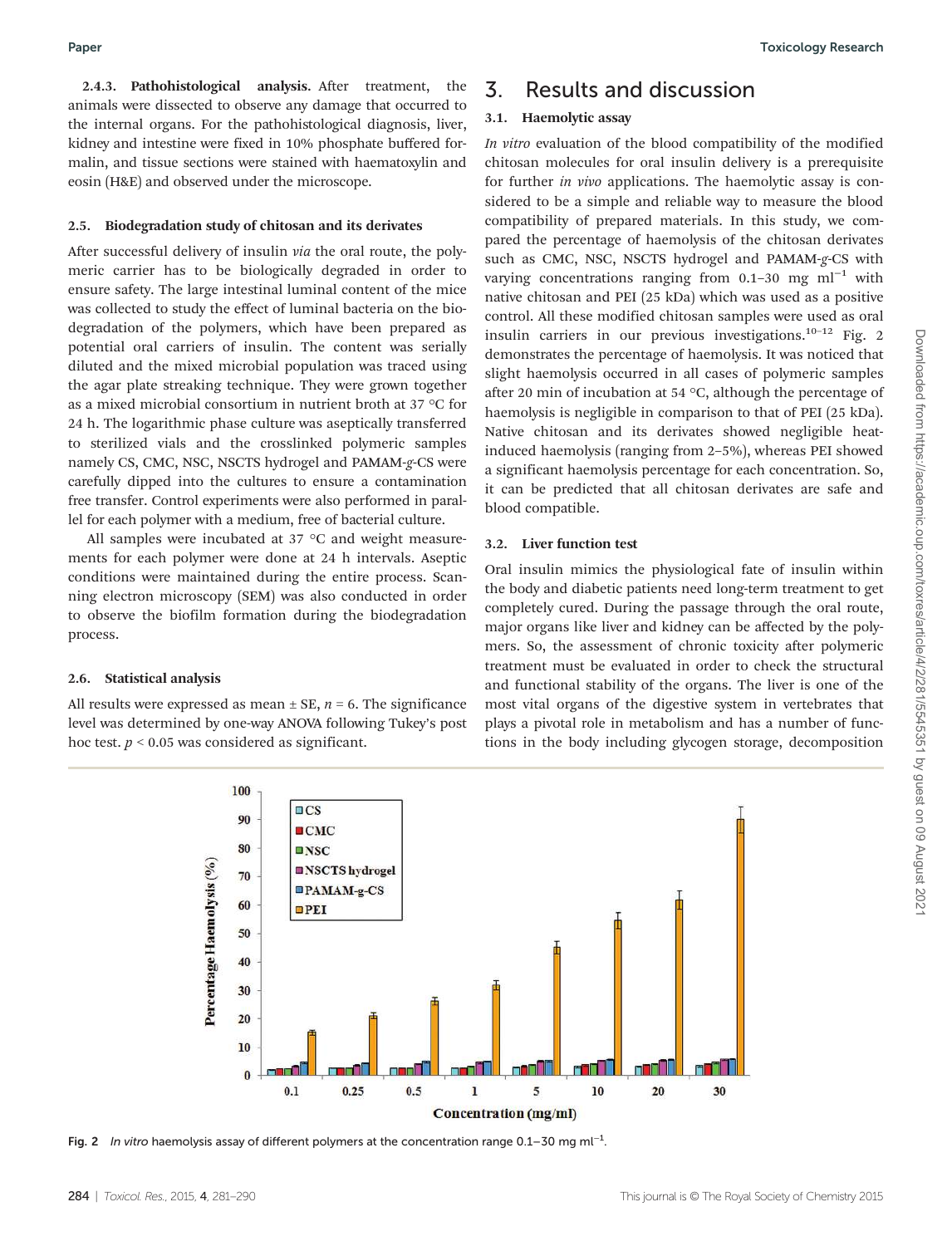of red blood cells, plasma protein synthesis, hormone production, and detoxification, protein synthesis, and the production of different biochemicals necessary for digestion. The liver specific enzyme ALAT (alanine aminotransferase) and ASAT (aspartate aminotransferase) are significantly elevated in hepatobiliary diseases with a direct correlation to the damage to liver parenchyma. It is noticed that the SGOT value (Fig. 3a) of the control animal is 69.86 U  $L^{-1}$ , that for the CS treated animal is 94.54 U  $L^{-1}$ , and for the CMC, NSC, NSCTS hydrogel and PAMAM-*g*-CS treated animals the values ranged within 120–152 U  $L^{-1}$ , but in the case of the PEI treated animal the SGOT value is 268.54 U  $L^{-1}$  at the same dose. The reference range is 55–251 U  $L^{-1}$  in mice and all the values fall within that range except for PEI (toxic polymer). So, it can be interpreted that the chitosan derivates do not cause liver toxicity but PEI does. Similarly, the SGPT value is 34.7 U L−<sup>1</sup> for the control animal, 55.25 U L<sup>-1</sup> for the CS treated animal, and for the CMC, NSC, NSCTS hydrogel and PAMAM-*g*-CS treated animals the SGPT values varied within 79-112 U  $L^{-1}$  (Fig. 3b), but in the case of the PEI treated animal the SGPT value increased up to 184.38 U L<sup>-1</sup> at the same dose. The reference

range is 28-184 U L<sup>-1</sup> in mice. So, it can be said that the chitosan derivates do not affect the liver function and their application is safe as compared to PEI. Again, it is observed from Fig. 3c that the LDH value of the control animal is 251.67 U L −1 , and for the CMC, NSC, NSCTS hydrogel and PAMAM-*g*-CS treated animals the values varied between 288-409 U  $L^{-1}$ ; these values are within the LDH reference range of 230–460 U L<sup>-1</sup>. The LDH level is only found to be elevated in the PEI treatment. Although significant changes in the SGPT, SGOT and LDH values are found in comparison to the control one, all values are within the reference range, suggesting no liver damage, toxicity or functional disorder due to the peroral treatment with modified chitosan molecules in animals. PEI is an efficient carrier of bio-macromolecules but the results indicate that it is toxic during chronic treatment. Therefore, chitosan and its water soluble derivatives serve as non-toxic devices for the oral insulin long-term therapy.

#### 3.3. Assessment of nephrotoxicity

In vertebrates, kidneys serve several essential regulatory functions in the body. Generally, excess organic molecules and



Fig. 3 Chronic toxicity study of modified chitosan treated animals, (a) serum SGOT, (b) serum SGPT, (c) serum LDH and (d) serum creatinine. Values are shown as mean  $\pm$  SE (n = 6), star and # p < 0.05, significant.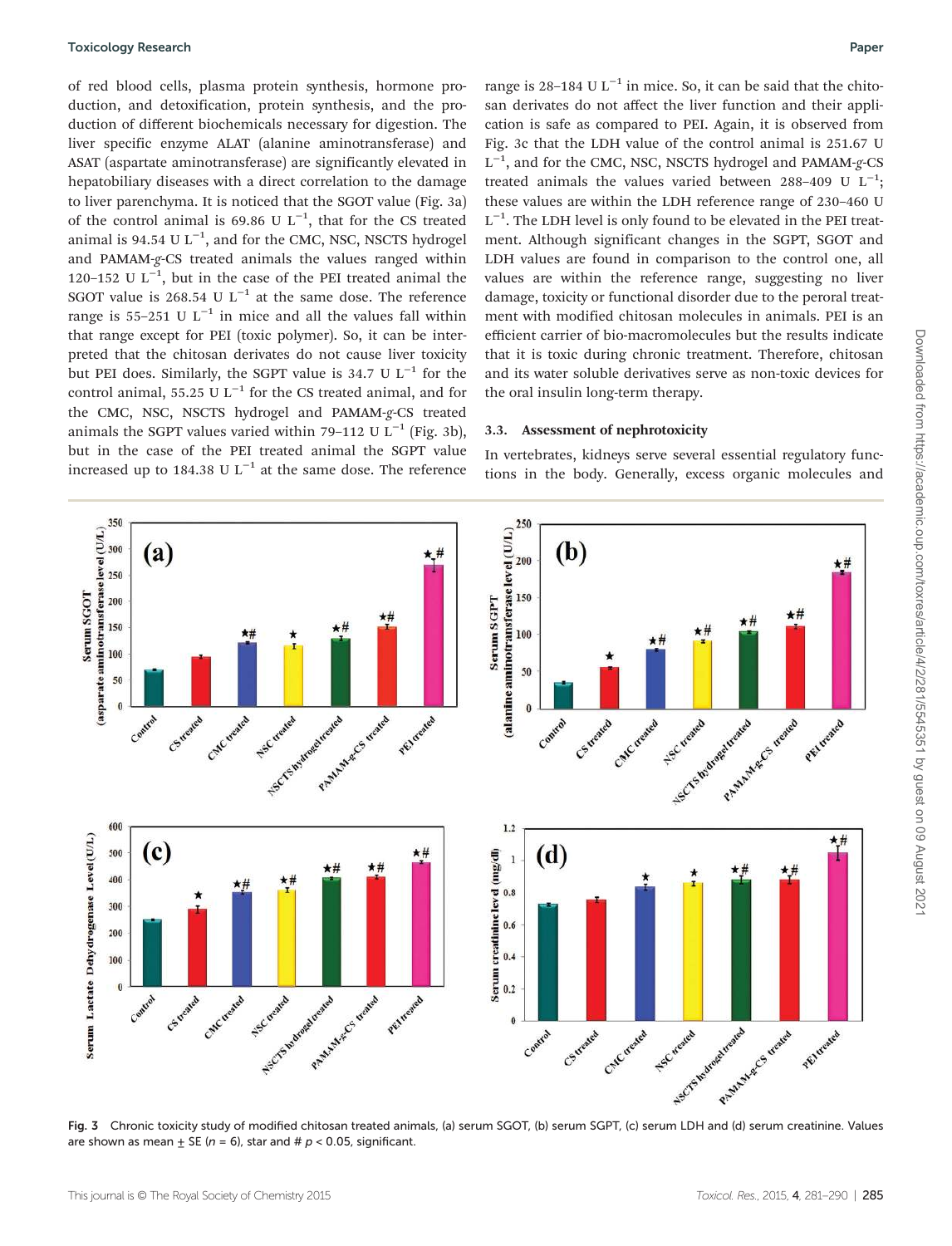waste products of the metabolism are removed by kidneys. Several essential homeostatic functions such as the regulation of electrolytes, regulation of blood pressure (*via* maintaining salt and water balance), maintenance of acid–base balance are performed by kidneys. They serve as a natural filter of the blood, removing water-soluble waste. In producing urine, the kidneys excrete waste such as urea and ammonium compounds, which are responsible for water, glucose, and amino acid re-absorption. Therefore, for the assessment of nephrotoxicity with chronic peroral treatment with modified chitosan, different parameters like the serum creatinine, urine creatinine and urine microprotein levels were measured. Measuring the serum creatinine level is the most commonly used indicator for renal function. A sharp rise in the blood creatinine level is noticed only with marked damage to the functioning nephrons. From Fig. 3d, it is noticed that the serum creatinine level of the control animal is 0.72 mg dl<sup>-1</sup>, and for the CMC, NSC, NSCTS hydrogel and PAMAM-*g*-CS treated animals the value varies between 0.75-0.88 mg dl<sup>-1</sup>. The serum creatinine reference range is 0.7–1.1 mg dl<sup>-1</sup>. So, all the test values are within the reference range. Only in the case of the PEI treatment, the value of the serum creatinine level is observed to be a little higher (1.04 mg dl−<sup>1</sup> ). Again, the urine creatinine level

was measured as an indicator for urinary tract obstruction, kidney failure, dehydration, severe kidney disease, shock, renal outflow obstruction and acute tubular necrosis. In comparison to the control animal, significant changes in the urine creatinine level (Fig. 4a) were also observed in the NSCTS hydrogel and PAMAM-*g*-CS treated groups. However, all values are within the reference range  $(8.4-24.6 \text{ mg kg}^{-1} \text{ bw})$ , indicating no nephrotoxicity. Proteins (albumin and globulin fractions) are generally involved in the maintenance of the normal distribution of water between blood and the tissues. Proteinuria may occur mainly in the case of increased glomerular permeability or in the case of defective tubular re-absorption. Therefore, the concentration of urine microprotein was assayed in the polymer treated animals in order to examine the renal disease or any glomerular damage. Fig. 4b shows that the concentration of urine microprotein in the control animal is 53 mg/24 h, whereas the CMC, NSC, NSCTS hydrogel and PAMAM-*g*-CS treated animals have urine microprotein levels ranging between 66–110 mg/24 h. A significant change is observed compared to the control group but all values are within the normal microprotein reference range of 28–140 mg/ 24 h, indicating no renal toxicity after peroral delivery of the chitosan derivates. The concentration of urea in urine is also



Fig. 4 Chronic toxicity study of modified chitosan treated animals, (a) urine creatinine, (b) urine microprotein and (c) urine urea. Values are shown as mean  $\pm$  SE (n = 6), star and #  $p$  < 0.05, significant.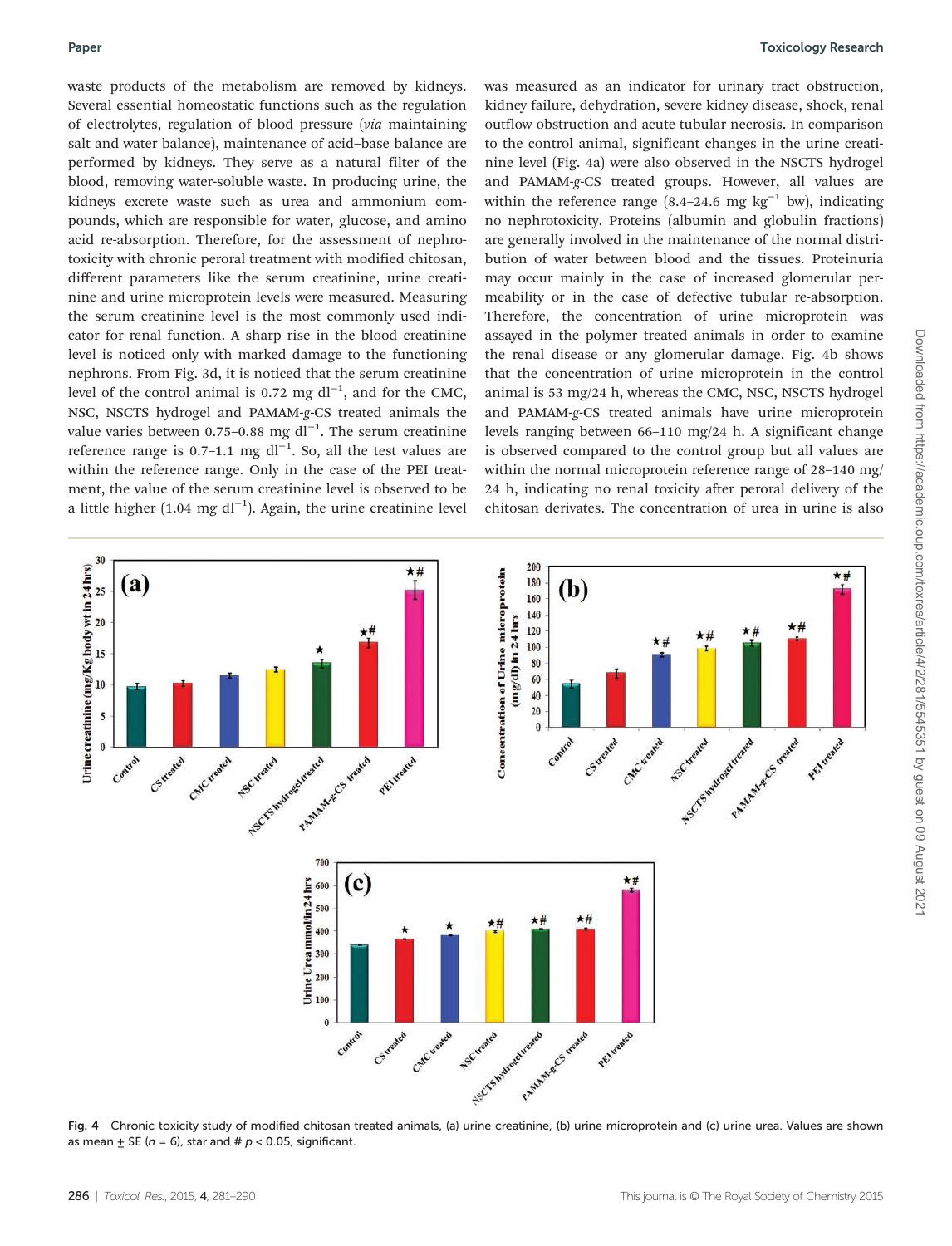measured and presented in Fig. 4c. The urea concentration of the control group is 340.26 mmol in 24 h and for the polymer treated animals it ranges between 365–409 mmol in 24 h. A significant change is observed compared to the control animal group, although these values are within the reference range of 333–583 mmol/24 h. However, the PEI treated animals showed elevated creatinine, urea and microprotein levels (Fig. 4a–c). So, all these studies indicate that modified chitosan could be a safe alternative for oral insulin delivery, producing no renal dysfunction.

#### 3.4. Pathohistological study

Pathohistological analysis was performed to observe the structural stability of the vital organs of the vertebrate body. The sections were grossly observed in H&E (hematoxylin and eosin) staining. The results of the microscopic observations of the liver and kidney sections (H&E staining) are shown in Fig. 5. The stomach and intestine were also examined. No ulcerative spot was noticed in the stomach after polymeric treatment as shown in Fig. 6. This suggested that the stomach is not affected by the polymers. In the pathohistological study (Fig. 5), the appearance of the liver sections upon treatment of the animals with CS, CMC, NSC, NSCTS hydrogel and PAMAM*g*-CS was similar to the control tissue. The central vein with radiating hepatic cells was found in the control and treated sections, indicating no apparent hepatic toxicity of the polymers, whereas PEI caused a little damage to the liver found as nuclear debris and no clear central vein with radiating hepatic cells were observed. Furthermore, the sections of the kidney showed the presence of the renal corpuscle and kidney tubules lined by simple cuboidal epithelium. The renal corpuscle is surrounded by Bowman's capsule. A urinary space (appears as a clear space) is visible on the histological slides. The glomerulus, a tuft of capillaries, appears as a large cellular mass. These observations imply no renal toxicity after oral treatment with the polymers. But in the case of the PEI treatment, kidney damage was noticed (Fig. 5n). Again, the intestinal sections of the treated animals showed normal architecture, similar to the control tissue. However, a little damage to the intestinal epithelial cells and outer lining was observed (Fig. 6). The body weight and several behavioural parameters of the treated animals are grossly observed and presented in Table 1. Moreover, qualitative analysis of different biochemical parameters of urine (Table 2) showed no significant change after polymer treatment. Chitosan derivatives were prepared to improve the water solubility and pH sensitivity of native chitosan. Hence, several chemical modifications were implemented, which may have adverse effects within the animal system in long term diabetic treatment as these modified polymers would be used for formulating micro- or nanoparticles for efficient oral insulin delivery. It is suggested that no such adverse effects were found after administration of the polymer derivates to the animal body at a particular dose  $(30 \text{ mg kg}^{-1})$ . So, the chronic toxicity study suggested that modified chitosan could serve as a promising and safe polymeric carrier for oral insulin therapy.



Fig. 5 Sections of liver and kidney (H&E staining, magnification 40x) of control and treated (peroral modified chitosan) mice.

#### 3.5. Biodegradation of chitosan and its derivates

After examining the toxicity parameters in the chronic study, the polymers were subjected to a degradation study using microbes from the intestinal lumen, to ensure complete elimination as well as biodegradation of the carrier molecules after successful oral delivery of insulin.

3.5.1. Weight loss during biodegradation. Weight loss of the polymers through bacterial degradation signifies that the polymers, if used for oral insulin delivery, will be degraded by the natural microbial habitat of our body (Fig. 7a). In the study, we found that the susceptibility of the polymers to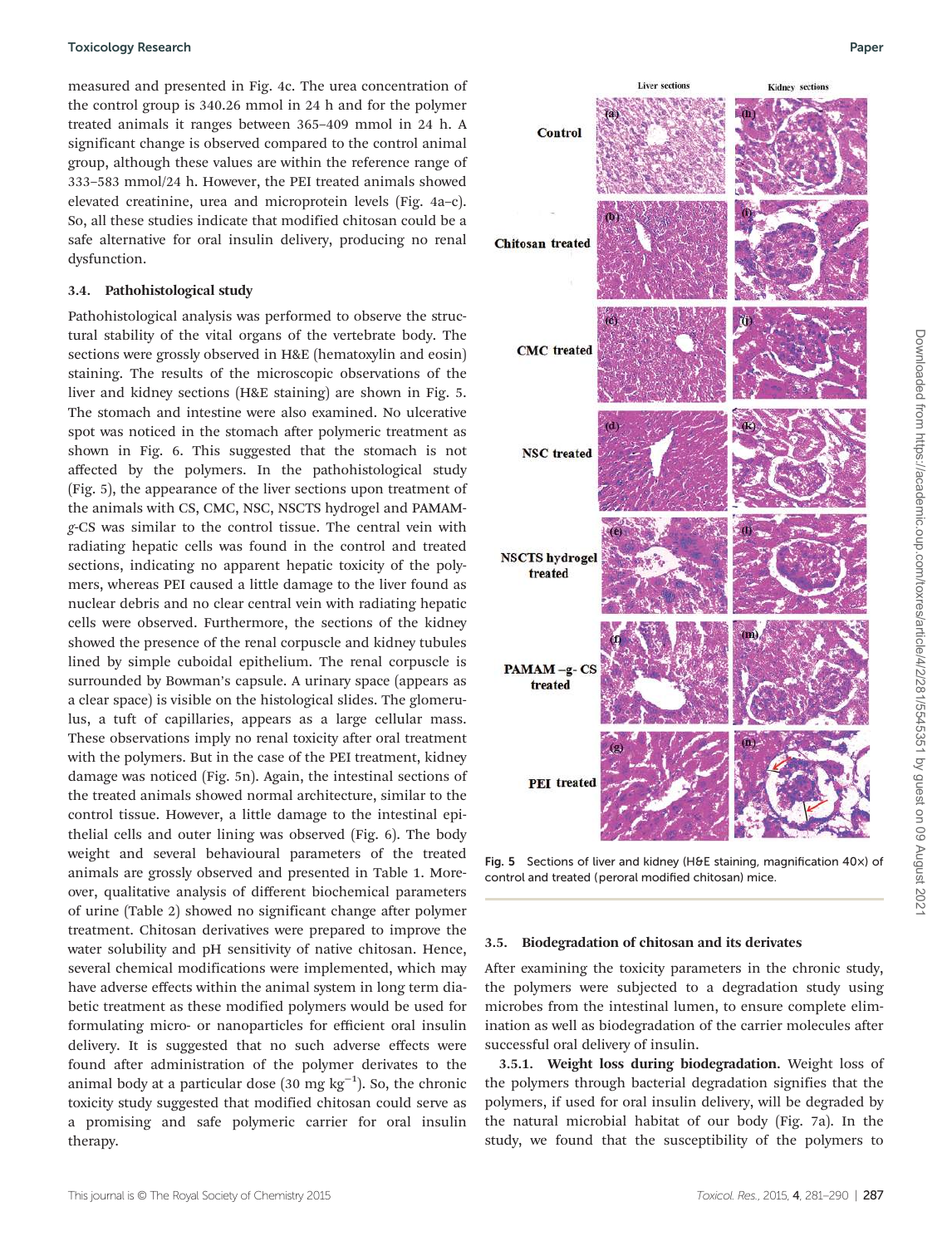

Fig. 6 (a) Internal organs of a treated animal, (b) sections of intestine (H&E staining, magnification 40×) of control and treated (peroral modified chitosan) mice.

| Parameters                   | Control          |         | CS treated |         | CMC treated |         | NSC treated |         | NSCTS hydrogel<br>treated |             | PAMAM-g-CS<br>treated |         | PEI treated |             |
|------------------------------|------------------|---------|------------|---------|-------------|---------|-------------|---------|---------------------------|-------------|-----------------------|---------|-------------|-------------|
|                              | 0 days           | 28 days | 0 days     | 28 days | 0 days      | 28 days | 0 days      | 28 days | 0 days                    | 28 days     | 0 days                | 28 days | 0 days      | 28 days     |
| Average body<br>weight $(g)$ | 28               | 29      | 26         | 28      | 26          | 25.5    | 28          | 28.3    | 26                        | 28.4        | 27.2                  | 29.3    | 28          | 24.5        |
| Skin & fur                   | $N^a$            | N       | N          | N       | N           | N       | N           | N       | N                         | N           | N                     | N       | N           | N           |
| Eyes                         | N                | N       | N          | N       | N           | N       | N           | N       | N                         | N           | N                     | N       | N           | N           |
| Behavioural<br>pattern       | N                | N       | N          | N       | N           | N       | N           | N       | N                         | N           | N                     | N       | N           | $\mathbf N$ |
| Food intake                  | N                | N       | N          | N       | N           | N       | N           | N       | N                         | $\mathbf N$ | N                     | N       | $\mathbb N$ | Less        |
| Salivation                   | N                | N       | N          | N       | N           | N       | N           | N       | N                         | N           | N                     | N       | N           | N           |
| Lethargy                     | N                | N       | N          | N       | N           | N       | N           | N       | N                         | N           | N                     | N       | N           | $Lethr^b$   |
| Sleep                        | N                | N       | N          | N       | N           | N       | N           | N       | N                         | N           | N                     | N       | N           | N           |
| Diarrhea                     | N                | N       | N          | N       | N           | N       | N           | N       | N                         | N           | N                     | N       | $\mathbb N$ | N           |
| Coma                         | N.O <sup>c</sup> | N.O     | N.O        | N.O     | N.O         | N.O     | N.O         | N.O     | N.O                       | N.O         | N.O                   | N.O     | N.O         | N.O         |
| Tremors                      | N.O              | N.O     | N.O        | N.O     | N.O         | N.O     | N.O         | N.O     | N.O                       | N.O         | N.O                   | N.O     | N.O         | N.O         |

Table 1 General appearance and behavioral observations of control and modified chitosan treated animals

microbial degradation varied significantly. CMC was found to be highly biodegradable, showing 97.54% weight loss in 24 h. After that, it gradually started to dissolve, which made it impossible to measure its weight after 72 h. The two other

rapidly weight losing polymers were PAMAM-*g*-chitosan (99.40% weight loss in 7 days) and NSC (98.38% weight loss in 7 days), whereas unmodified chitosan showed a comparatively lower degree of susceptibility to degradation (92.01% in 7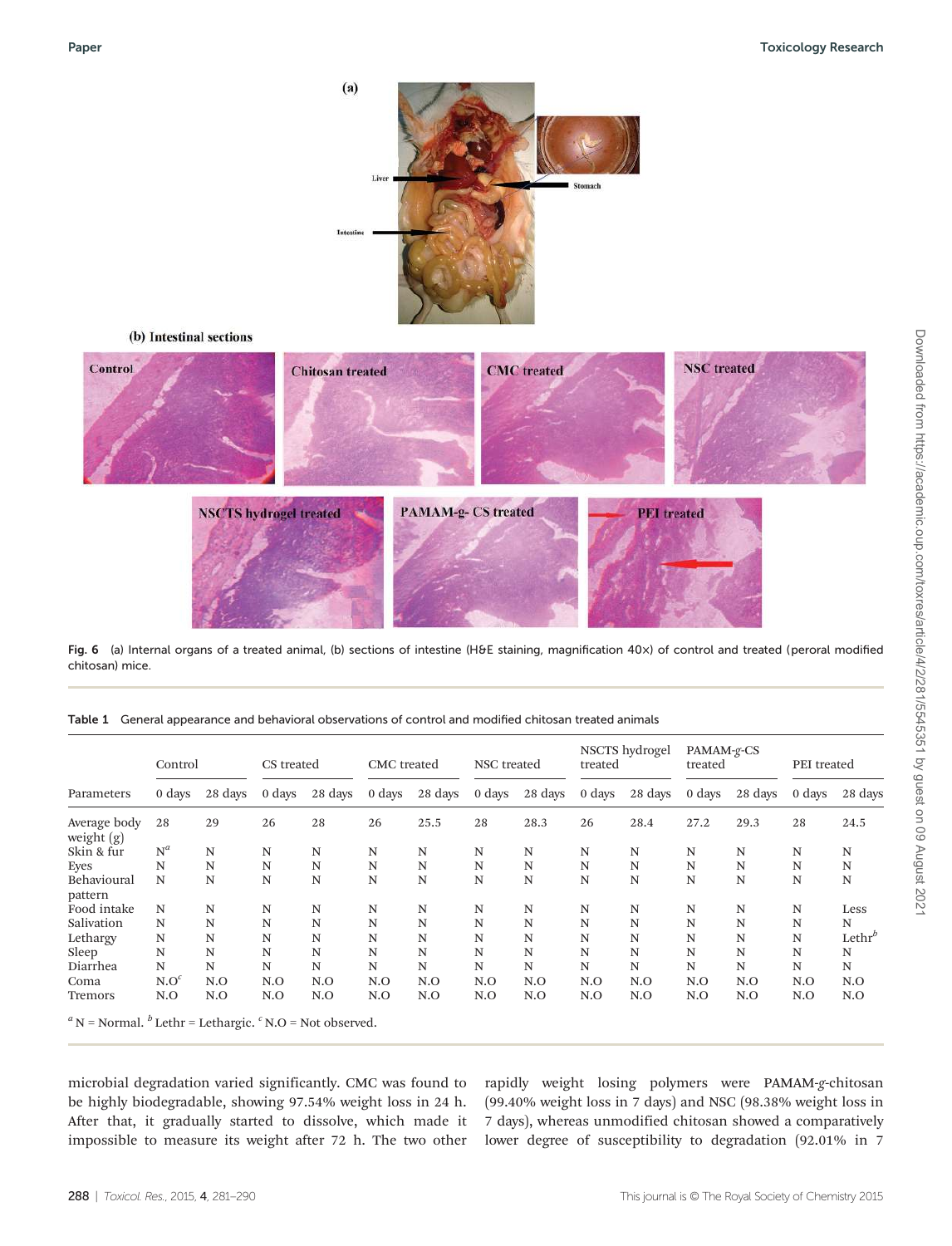|  | Table 2 Qualitative analysis of different biochemical parameters of urine in control and modified chitosan treated animals |  |  |  |  |
|--|----------------------------------------------------------------------------------------------------------------------------|--|--|--|--|
|--|----------------------------------------------------------------------------------------------------------------------------|--|--|--|--|

| Parameters       | Control animal<br>$(0.9\%$ NaCl treated) | Treatment<br>with CS | Treatment<br>with CMC | Treatment<br>with NSC | Treatment with<br>NSCTS hydrogel | Treatment with<br>PAMAM-g-CS | Treatment<br>with PEI |
|------------------|------------------------------------------|----------------------|-----------------------|-----------------------|----------------------------------|------------------------------|-----------------------|
| Urobilinogen     | 0.2                                      |                      | 0.2                   |                       | 2                                | 0.2                          | 0.2                   |
| Protein          | Negligible                               | Trace                | Trace                 | Trace                 | Trace                            | Negligible                   | $++$                  |
| pН               | 7.5                                      | 7.5                  | 8.0                   | 7.5                   | 7.5                              | 8.0                          | 8.0                   |
| <b>Blood</b>     | Trace                                    | Trace                | Trace                 | Trace                 | Trace                            | Trace                        | Moderate              |
|                  | (non-haemolysed)                         | (haemolysed)         | (haemolysed)          | (haemolysed)          | (haemolysed)                     | (haemolysed)                 | (haemolysed)          |
| Specific gravity | 1.015                                    | 1.020                | 1.015                 | 1.020                 | 1.025                            | 1.005                        | 1.025                 |
| Ketone           | $15 - 30$                                | Negligible           | Negligible            | Negligible            | Negligible                       | Negligible                   | $40 - 80$             |
| Bilirubin        | Negligible                               | Negligible           | Negligible            | Negligible            | $^{+}$                           | Negligible                   | $++$                  |
| Glucose          | Negligible                               | Negligible           | Negligible            | Negligible            | Negligible                       | Negligible                   | Negligible            |



Fig. 7 Biodegradation of chitosan and its derivates: (a) weight loss during biodegradation, and (b) development of biofilm on the polymers.

days). The NSCTS hydrogel showed a relatively slow weight loss (75.21% in 7 days). As all polymers are biodegradable in nature, they are safe to be used for prolonged diabetes treatments by the oral delivery of insulin.

3.5.2. Biofilm development on the polymers. It is evident from the SEM images (Fig. 7b) that the polymers are favourable for microbial growth and development and, therefore, are susceptible to microbial degradation. It is observed that all the control polymers are devoid of any microbial growth, but the eventual development of biofilm on chitosan and the modified chitosan materials was observed. So, microorganisms play the key role in the biodegradation of polymers; this is also evident from the study of weight loss (Fig. 7a). It seems that the polymers are suitable substrates for the microbes as they break the –O–C–O– bonds present in the polymers.

# 4. Conclusions

The present investigation shows that chitosan derivates do not generate any chronic toxicity in *in vivo* animal models. No death or other signs of toxicity are observed in mice during the peroral treatment with different derivates of chitosan at a dose of 30 mg kg−<sup>1</sup> per body weight for one month, thus establishing their safe application in oral insulin delivery. Again, in the pathohistological examination, no changes are observed in the architecture of the internal organs such as liver and kidney of the treated groups. Moreover, it is noticed that the intestinal luminal microbes cause successful biodegradation of these polymers (chitosan and their derivatives). Hence, it can be suggested that all the modified chitosan materials could serve as efficient and safe devices for the successful oral delivery of insulin and other therapeutic drugs in future.

# Acknowledgements

We are highly grateful to the Department of Science and Technology, Government of West Bengal, for their financial support of this work through the project entitled '*Synthesis of derivatives of chitosan and their IPNs for oral insulin delivery*' (Sanction no.428(Sanc.)/ST/P/S & T/2G-7/2011).